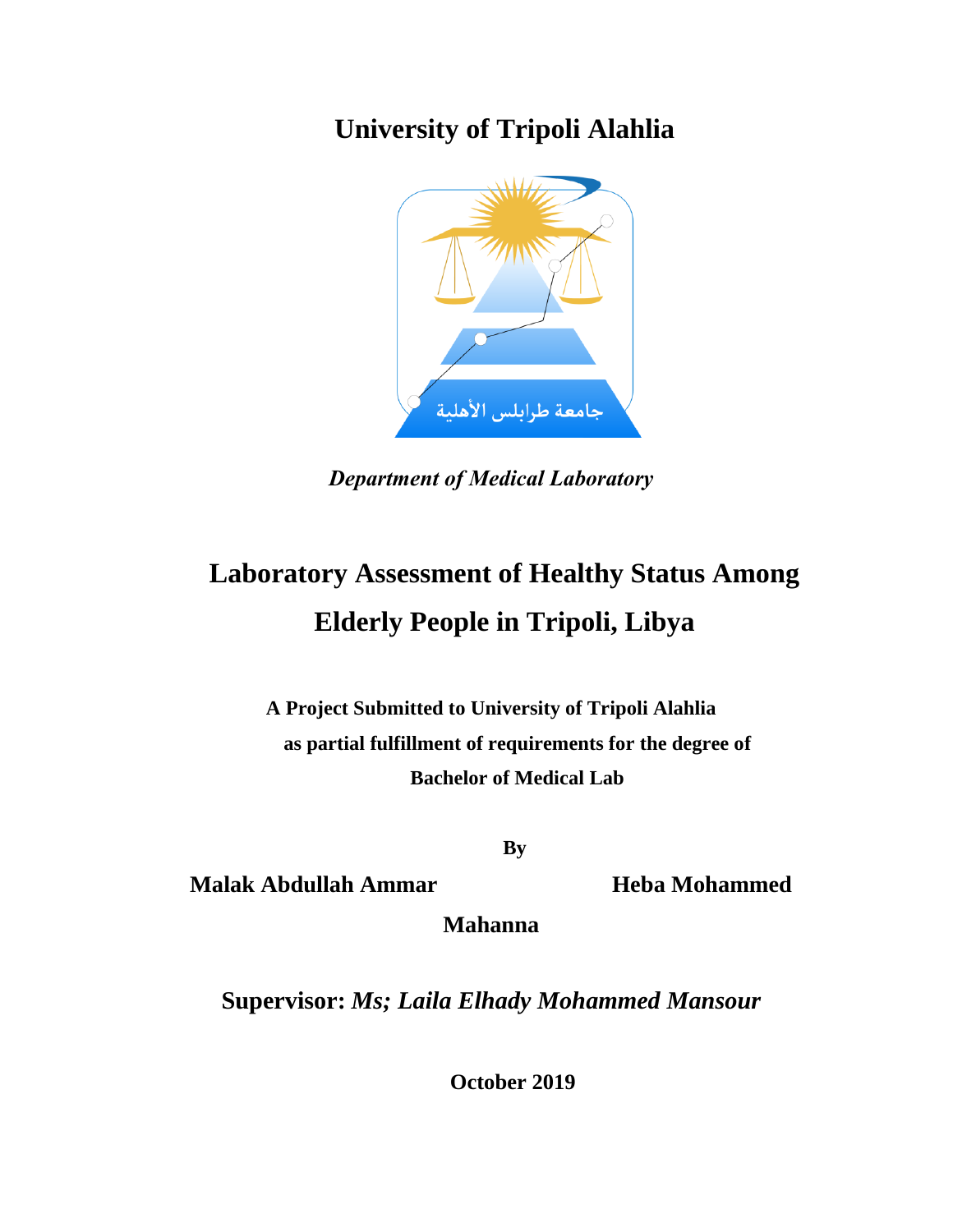**جـامـعـة طــرابــلـس األهـــلــيـــة**



قسـم الـمــختبرات الطبية

# **التقييم المختبري للحالة الصحية بين المسنين في طرابلس ، ليبيا**

مشروع مقدم لجامعة طرابلس الأهلية كجزء لتكملة متطلبات الحصول علىي بكالوريوس المختبرات الطبية

من

مالك عبد هللا عمار هبة محمد مهنى

**إشـــراف أ. ليلى الهاد ي محـمد منصور**

**أكتوبر 2019**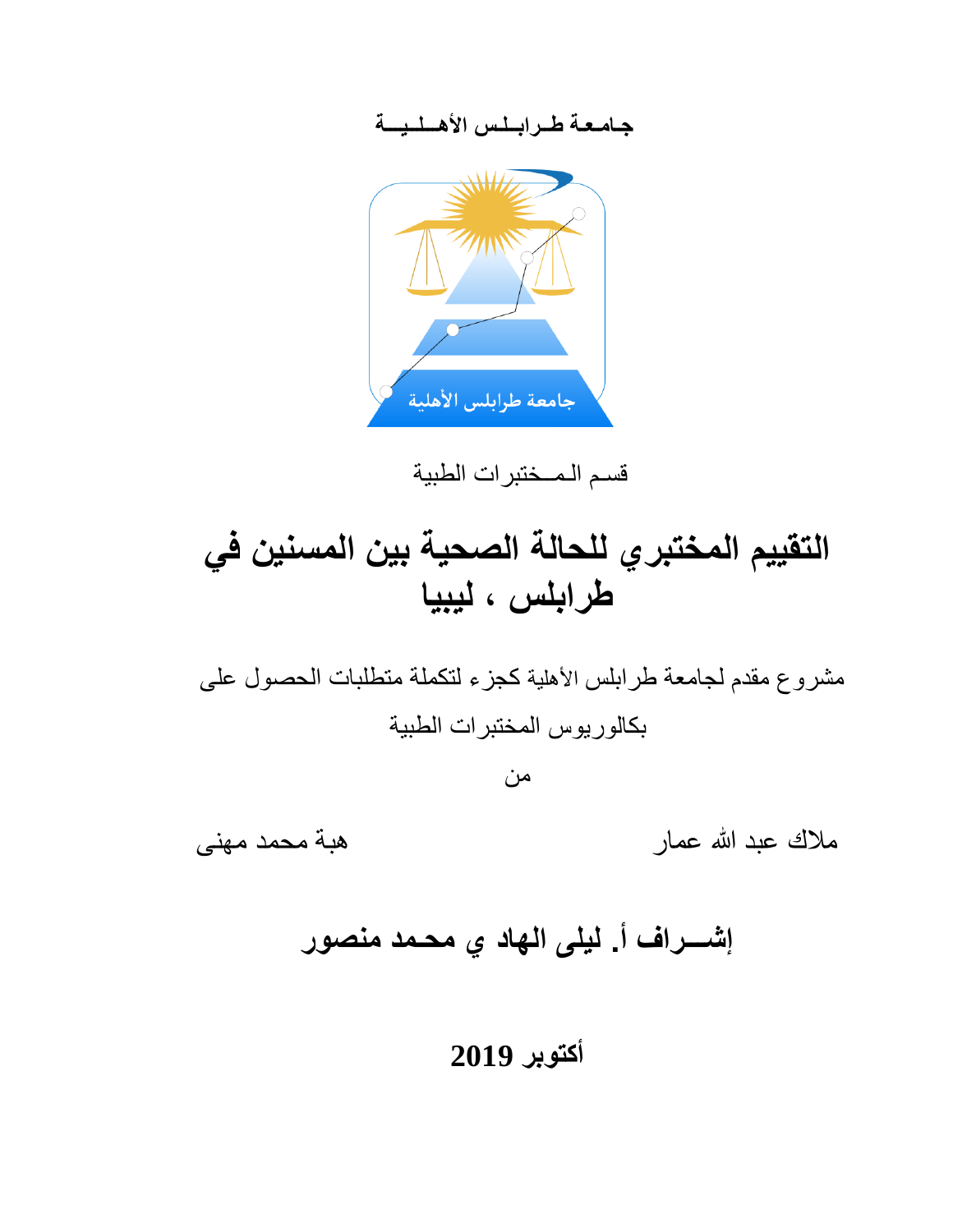## **APPROVAL PAGE**

I certify that I have supervised and read this study and that in my opinion it conforms to acceptable standards of scholarly presentation and is fully adequate, in scope and quality, as a project for the degree of Bachelor of Pharmaceutical Sciences.

> ………………………………. **Dr. Laila Elhadi Mansur** Supervisor

I certify that I have read this study and that in my opinion it conforms to acceptable standards of scholarly presentation and is fully adequate, in scope and quality, as a project for the degree of Bachelor of Pharmaceutical Sciences.

> ………………………...…….. **Dr. Mohamed Mohi Abdo** Examiner

This project was submitted to the Department of Pharmaceutical Science and is accepted as partial fulfilment of the requirements for the degree of Bachelor of Pharmaceutical Sciences.

> ………………………………. **Dr. Mohamed Mohi Abdo** Head, Department of Medical Laboratories

This Project was submitted to the department of Pharmaceutical Sciences and is acceptable as partial fulfillment of the requirements for the degree of Bachelor of Medical Laboratories.

> ………………………………………… **Dr. Shereen Elmehdi Njaim** Dean, University of Tripoli Alahlia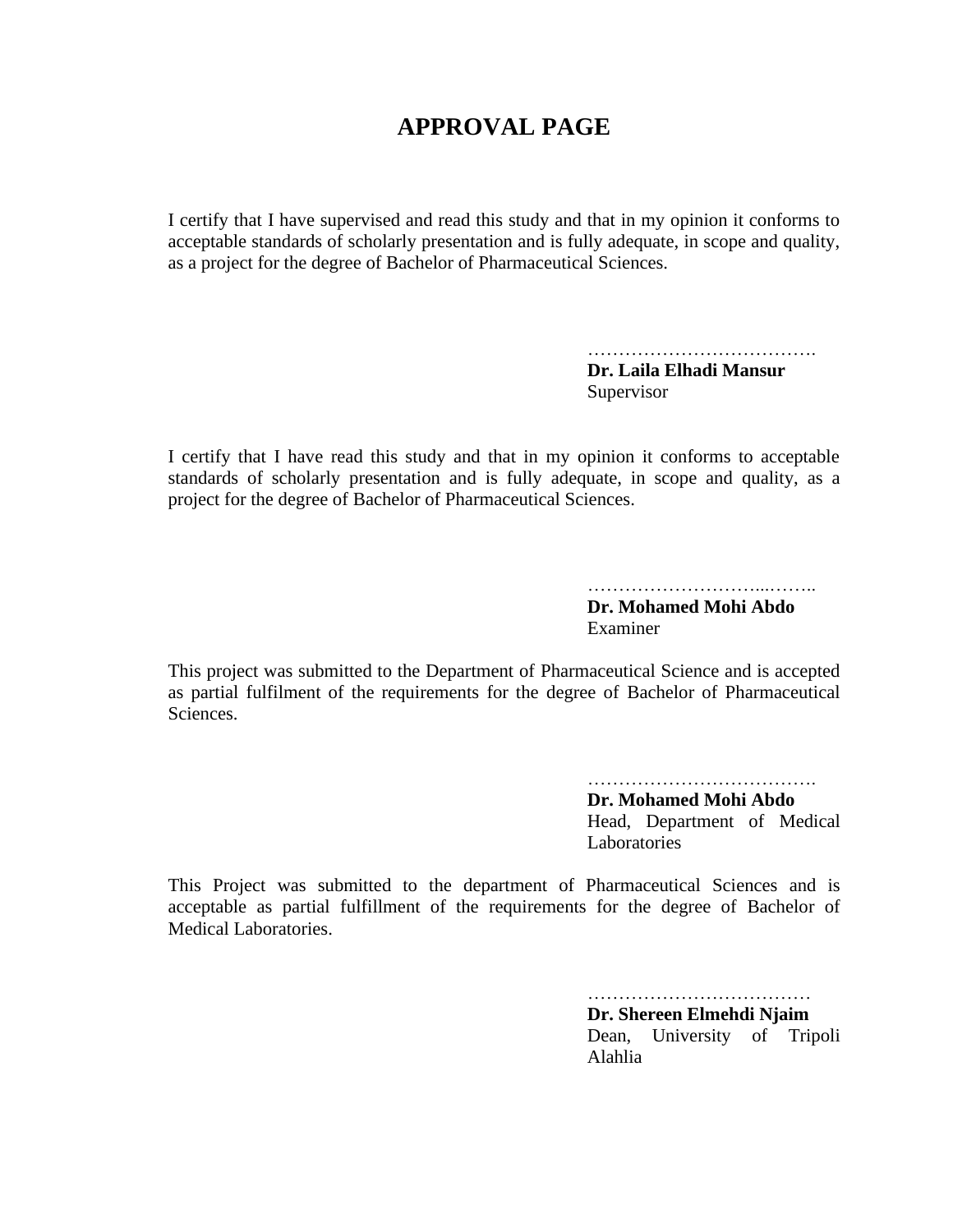#### **DEDICATION**

*At times it is hard to find away to pick the perfect words.*

*This project is dedicated to our wonderful parents, who have raised us to be the person We today. You have been with our every step of the way, through good and bad times. Thank you for all the unconditional love, guidance, and support that you have always given us, helping us to succeed and instilling in us the*

*confidence that We capable of doing anything We put our mind to.* 

*Thank you for everything.*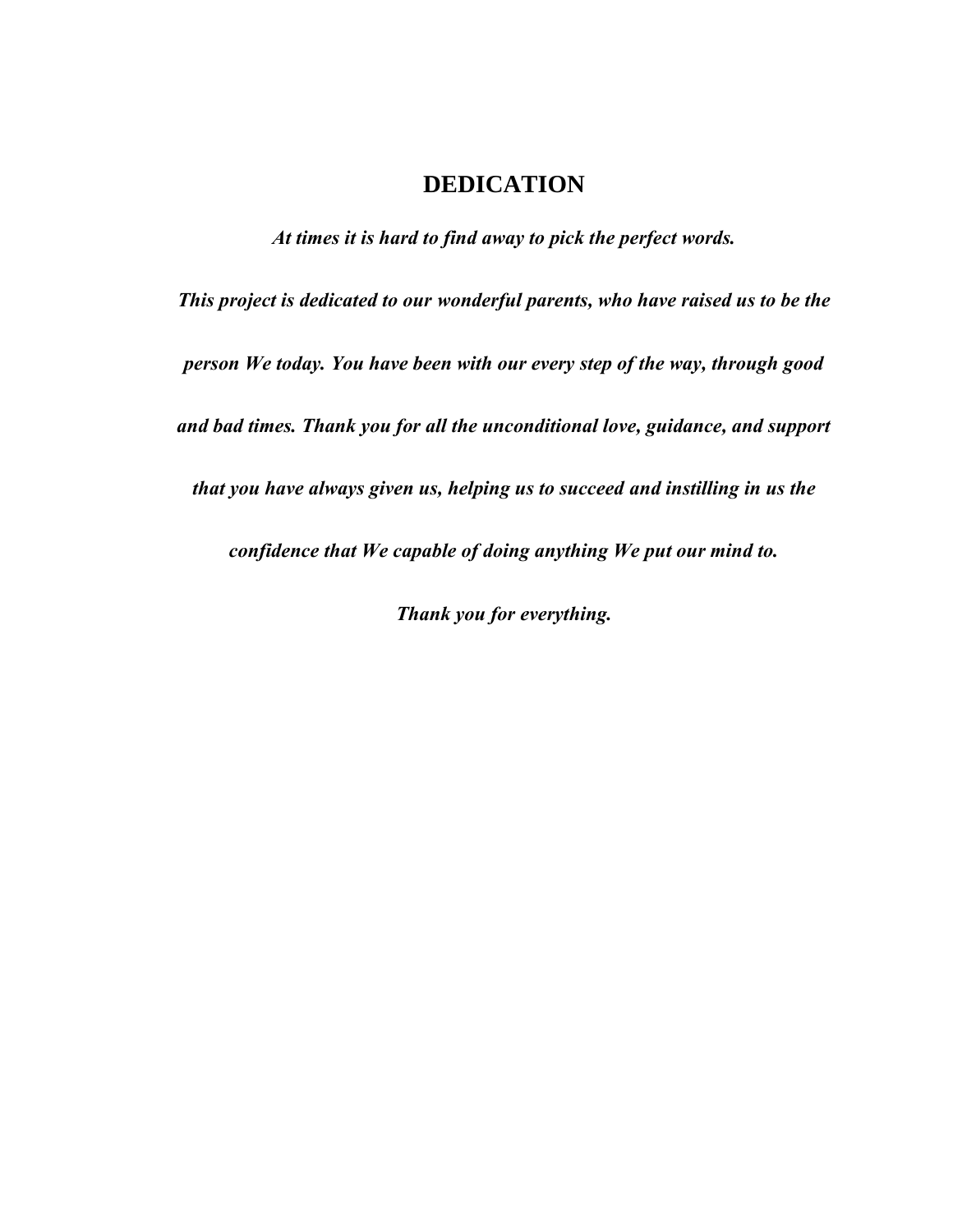#### **ACKNOWLEDGMENTS**

*Most of all We grateful to Almighty ALLAH for life, strength, health and other blessings, that we aware and un aware of.*

*There are a number of people without whom this project might not have been completed, and to whom We greatly indebted.*

*No words can express our profound gratitude to our supervisor Ms. Laila Al-Hadi Mansour, for being an outstanding and excellent advisor. Her constant encouragement, support, and invaluable suggestion made this work successful. Without her help, this study would not be possible and who taught us that even* 

*the largest task can be accomplished if it is done one step at a time. Our deepest gratitude goes to all the staff at Department of Laboratories Technology, University of Tripoli Alahlia/ Libya, for their help and support. To all workers and elderly population at the Dar Al Wafa* retirement home *in Tripoli for their help, support and kindly comments. We want also to thank the all team of the Dar Al Wafa laboratory for all their helpful and friendly support in the results of practical side.*

*Last, but not least, We deeply and forever indebted to our parents and wife for their love, support and encouragement throughout our entire life.*

*……………………………….………………………*

1- Safar- 1441, Corresponding to 30- September- 2019

Tripoli, Libya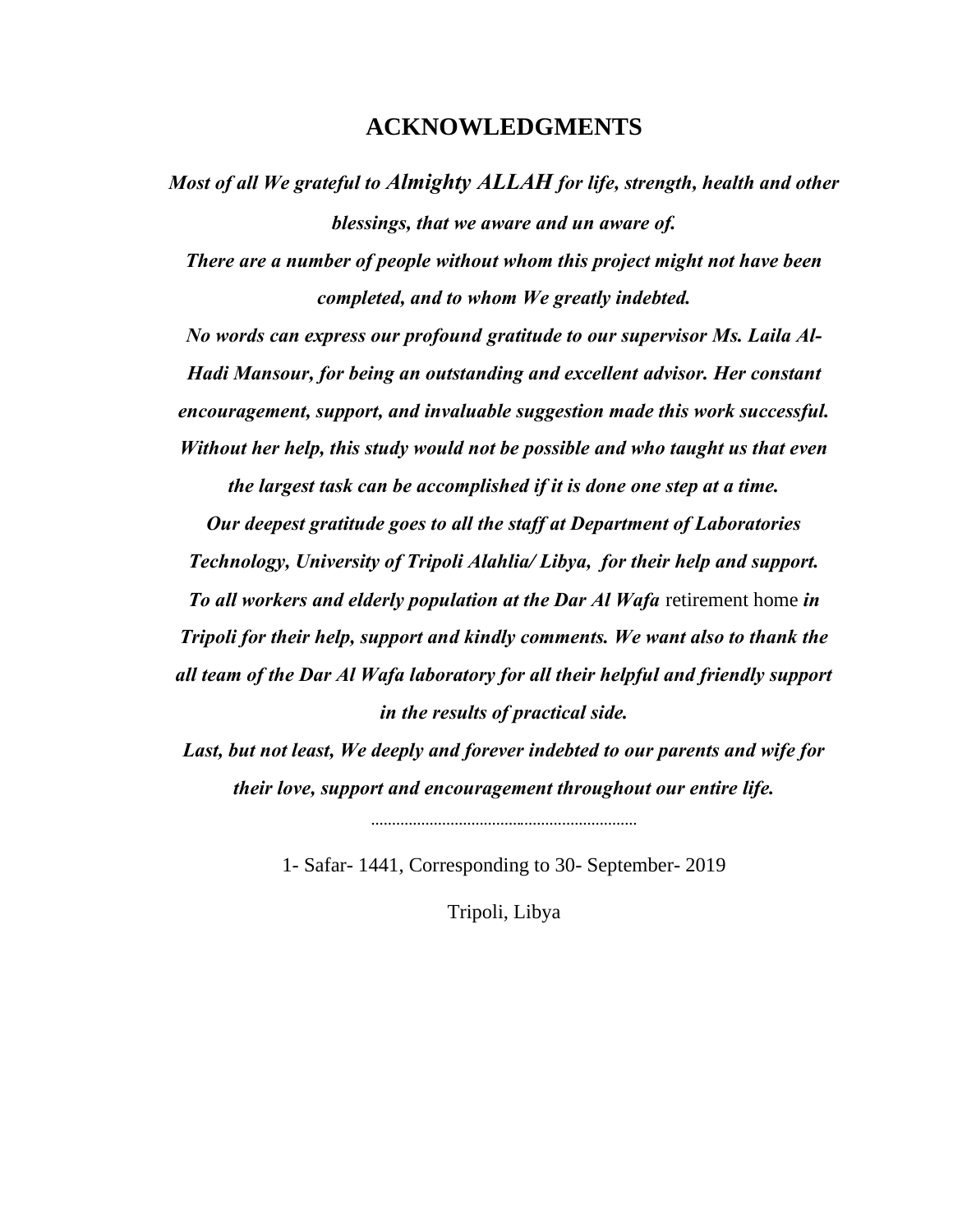## **LIST OF ABBREVIATIONS AND ACRONYMS**

**AIDS:** Acquired Immune Deficiency Syndrome. **AL:** Albumin. **ALP:** Alkaline Phosphatase. **ALT:** Serum Alanine Aminotransferase **AMM:** Ammonia **AMY:** Amylase. **ASHD:** Arteriosclerotic Heart Disease. **AST:** Serum Aspartate Aminotransferase. **BNP:** Brain Natriuretic Peptidea. **BUN:** Blood Urea Nitrogen **CBC:** Complete blood count. **CHD:** Coronary Heart Disease. **CHF:** Congestive Heart Failure. **CHO:** Cholesterol. **CK:** Creatine kinase. **CL:** Chloride. **Cr:** Creatinine. **CRP:** C-reactive protein. **CVD:** Cardiovascular Disease**. DCM:** Diabetic Cardiomyopathy**. DHT:** Dihydrotestosterone**. DM:** Diabetes Mellitus. **DNA:** Deoxyribo Nucleic Acid. **EDTA:** Ethylenediaminetetraacetic acid. **ELISA:** Enzyme Linked Immunosorbent Assay. **ESR:** Erythrocyte Sedimentation Rate. **FBS:** Fasting Plasma Glucose. **GFR:** Glomerular Filtration Rate. **GGT:** Gamma-Glutamyl Transferase. **GLU:** Glucose Test**. GOT:** Serum Glutamic Oxaloacetic Transaminase **GPT:** Serum Glutamic Pyruvic Transaminase. **Hb A1c:** Hemoglobin A1c**. Hb:** Hemoglobin. **HCG:** Human Chorio Gonadotropin. **HDL:** High-density lipoproteins. **IL-6:** Interleukin -6. **INR:** International Normalized Ratio. **K :**Potassium. **LDH:** Lactate Dehydrogenase.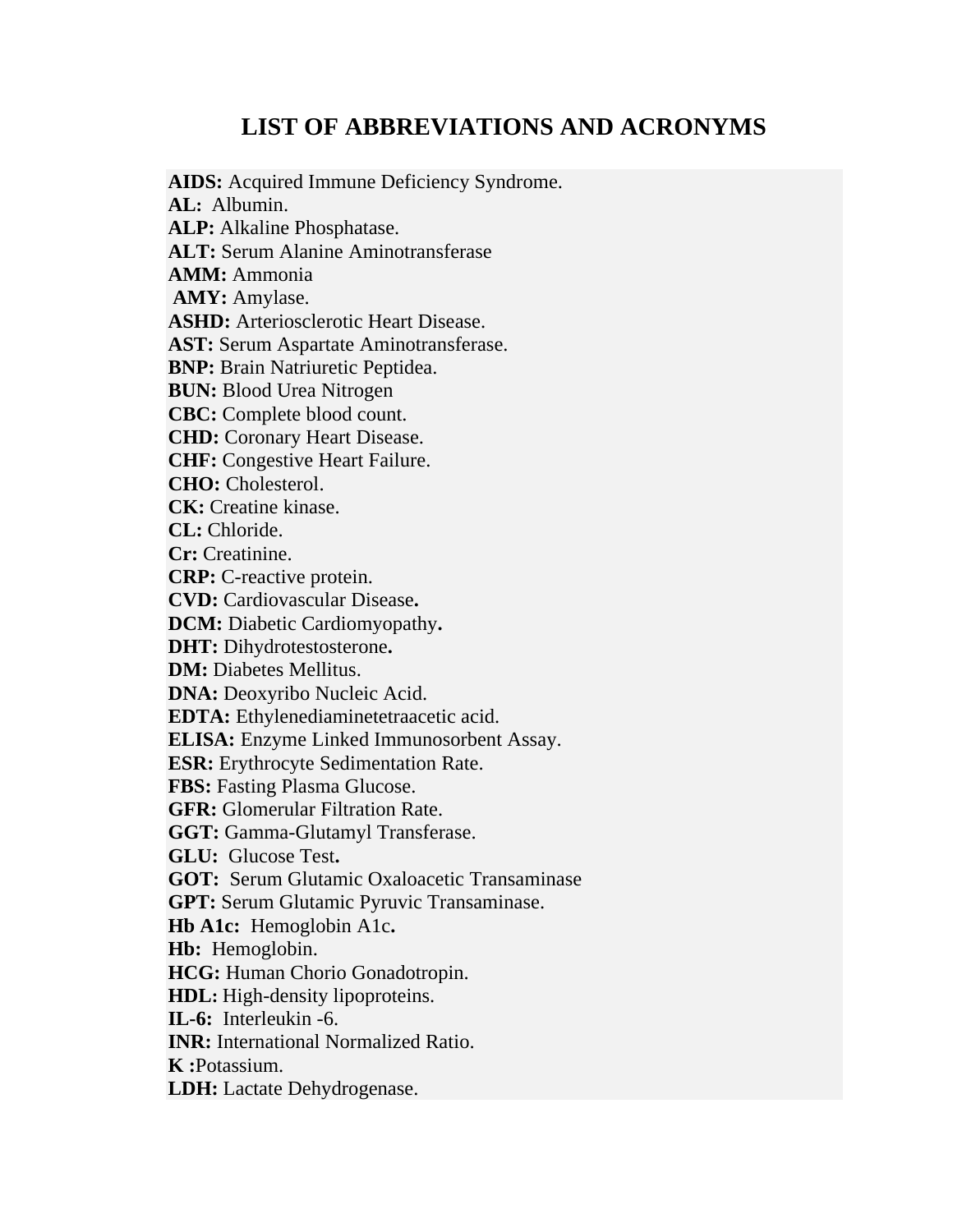**LDL:** Low-Density Lipoproteins**. MB:** Myoglobin. **MCH:** Mean Corpuscular Hemoglobin. **MCHC:** Mean Corpuscular Hemoglobin Concentration. **MCV:** Mean Corpuscular Volume. **MIF:** Macrophage Migration Inhibitory Factor**. mL/min:** Milliliters Per Minute**. Na:** Sodium. **OGTT:** Oral Glucose Tolerance Test. **PCR:** Polymerase Chain Reaction. **PCV:** Packed Cell Volume**. PT :** Prothrombin time**. PTT:** partial thromboplastin . **RA:** Rheumatoid Arthritis. **RBC:** Red Blood Cell. **RDW:** Red cell distribution width . **SLE:** Systemic Lupus Eryrthematosus. **SPSS:** Statistical package for social sciences. **TLC:** Total L leukocytes count. **TNF- α:** Tumour Necrosis Factor-Alpha. **TSH:** Thyroid Stimulating Hormone. **UA:** Urinalysis. **VLDL:** Very-Low-Density Lipoproteins**. WBC:** White blood cells. **WHO:** World Health Organization.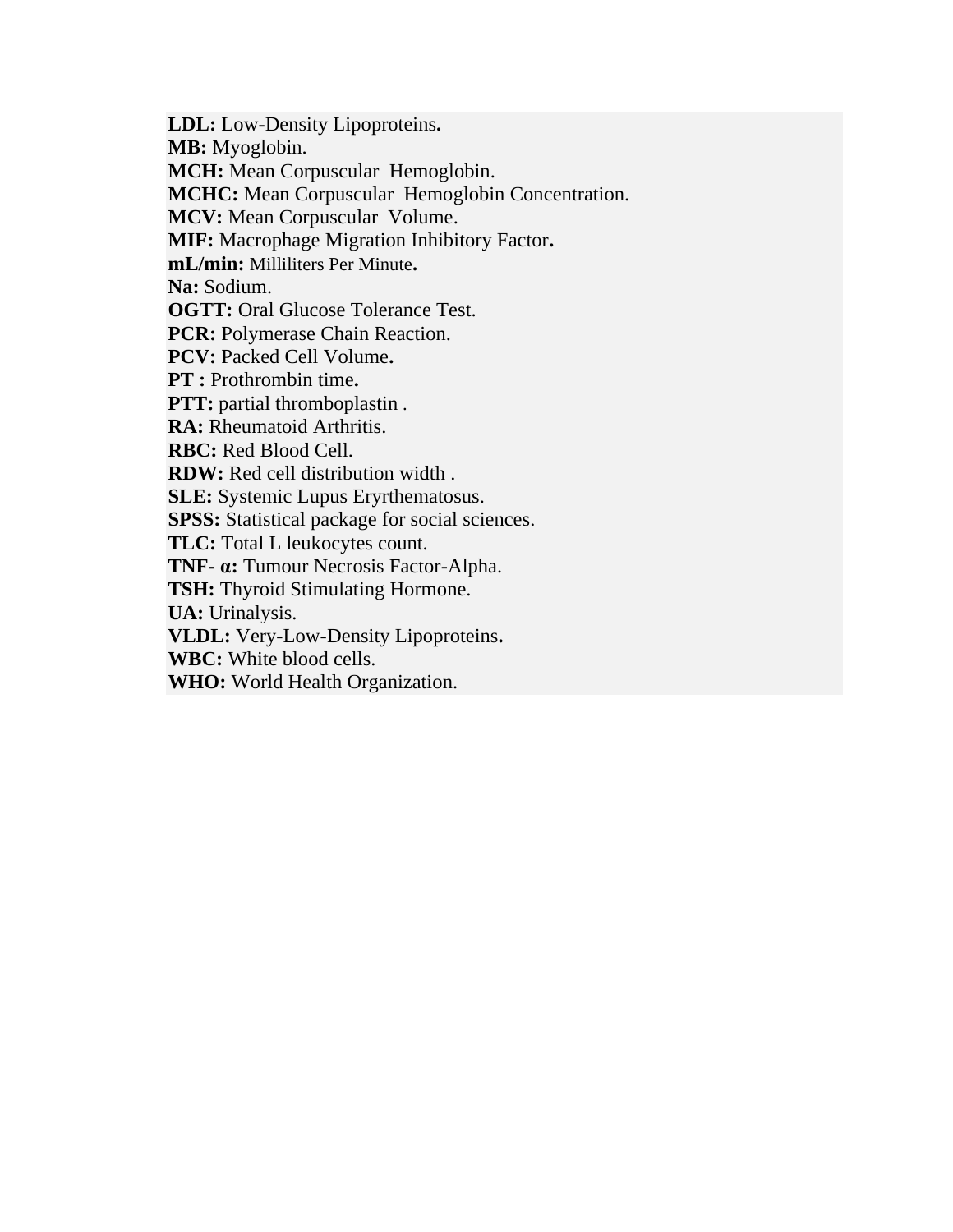## **Laboratory Assessment of Healthy Status Among Elderly People in Tripoli, Libya**

#### **Abstract**

The aging population has recently become a focus and getting the public attention in the world, hence information on morbidity profile and mortality in this population is essential for planning its health care facilities. [Accordingly,](http://paperrater.com/vocab_builder/show/accordingly) between  $1<sup>st</sup>$  January till  $25<sup>th</sup>$ March 2019, survey study was conducted to evaluate healthy status among the elderly population in *Dar Al Wafa* retirement home for the infirm and elderly care in Tripoli, Libya. As well as to assessing the risk factors associated with the diseases. Blood samples were collected from 58 residents existing in the old people's home. Routine haematology and biochemical tests were performed, hematological parameters analyzed included the hemoglobin concentration, Haematocrit, mean cell volume (MCV), mean corpuscular hemoglobin (MCH), mean corpuscular hemoglobin concentration (MCHC), red blood cell (RBC), white blood cell (WBC) and red cell distribution width (RDW). Biochemical tests included the following; (electrolytes, urea, creatinine, uric acid, glucose, albumin, total protein, cholesterol, triglyceride, GPT, and GOT. In addition to conduct analysis of rheumatoid arthritis (RH), C-reactive protein (CRP), erythrocyte sedimentation rat (ESR), and detection of *Helicobacter pylori*.

The prevalence of anaemia was 12%. Anaemia was present in 13% of female and in 11.4% of male. Microcytic hypochromic anaemia was the most common type of anaemia. Prevalence of anaemia increases with advancing age: 9.7% among those aged 40-50 years, 15.3% in patients aged 51-60 years, and 25% in patients >60 years. The total prevalence of diabetes mellitus in this elderly population was 24.1%. Prevalence of diabetes was 28.5% for male, and 17.3% for female. Our findings shown that; 19% of elderly suffering from rheumatoid arthritis. The present study shown that; 69% of elderly suffering from high level of ESR, and 6.9% suffering from high level of CRP.

Prevalence of *H. pylori* was 72.4%. Moreover, prevalence of *H. pylori* in female was 73.9% more than male 71.4%.

Consequently, we recommend more studied or researched through community-based health on demographic and socioeconomic of general elderly people cross country. Awareness must be raised in chronic health problems among ageing population mental health problems and nutrition problems to improve the health status and the quality of life of the elderly. Also, develop a multidisciplinary care plan aimed to an integrated approach with other services to promote health care. Use specialist geriatric assessment services for patients with very complex problems, particularly where situations are unstable.

*Keywords***:** Elderly, Aging, Healthy Status, Tripoli, Libya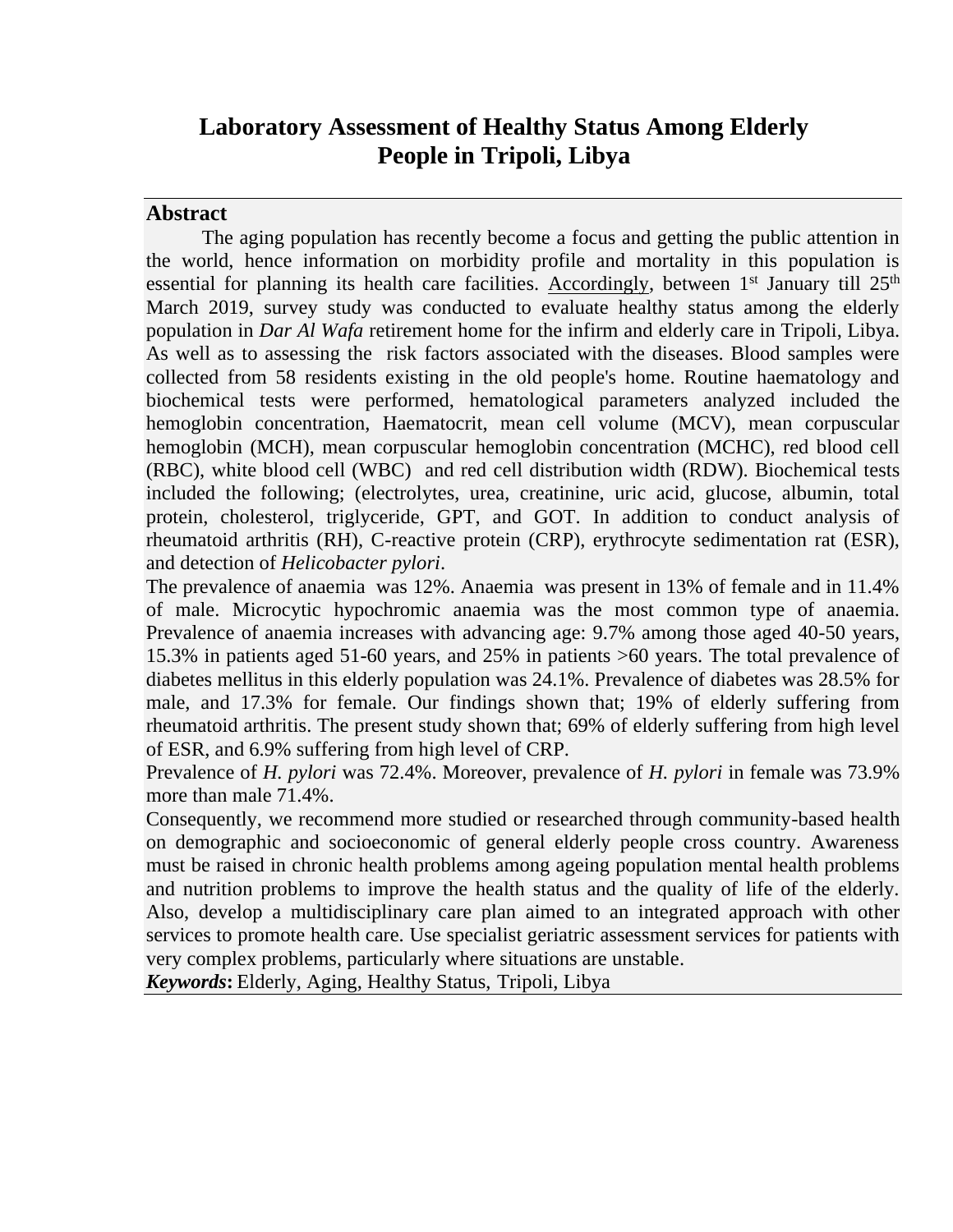## **التقييم المختبري للحالة الصحية بين المسنين في طرابلس ، ليبيا الملخص بالعربية ARABIC**

#### **ABSTRACT**

أصبح عدد السكان المتقدمين في السن مؤخرًا محط اهتمام وجذب انتباه البشر عالميا، وبالتالي فإن المعلومات المتعلقة بنسب اإلمراضية والوفيات بين هؤالء الناس ضرورية للتخطيط لمرافق الرعاية الصحية. تبعًا لذلك ، في الفترة ما بين 1 يناير وحتى 25 مارس 2019، أجريت دراسة استقصائية لتقييم الحالة الصحية بين كبار السن في دار الوفاء لرعاية العجزة والمسنين في طرابلس، ليبيا. وكذلك لتقييم عوامل الإخطار المرتبطة بالأمراض. تم جمع عينات دم من 58 من الموجودين في دار رعاية العجزة والمسنين المذكور. تم إجراء اختبارات روتينية ألمراض الدم والكيمياء الحيوية، المعلمات الدموية التي تم تحليلها شملت تركيز الهيموغلوبين ، حجم مكداس الدم (هيماتوكريت)، متوسط حجم الخلية (MCV)، هيموغلوبين الكرية الوسطي )MCH)، تركيز هيموغلوبين الكرية الوسطي )MCHC )خاليا الدم الحمراء )RBC )خاليا الدم البيضاء )WBC )وعرض توزيع الخاليا الحمراء )RDW). اختبارات الكيمياء الحيوية شملت ما يلي؛ الشوارد، البولينا، الكرياتينين، حمض البوليك، الجلوكوز، األلبومين، البروتين الكلي، الكوليسترول ، الدهون الثالثية ، إنزيمي GPT ، و GOT. باإلضافة إلى إجراء تحليل اللتهاب المفاصل الروماتويدي )RH)، بروتين سي التفاعلي )CRP)، معدل ترسيب كرات الدم الحمراء (ESR)، والكشف عن البكتريا الملوية البوابية *pylori Helicobacter*.

كان معدل انتشار فقر الدم 12٪، فقر الدم كان موجودا في 13٪ من الإناث و 11.4٪ من الذكور. كان فقر الدم ناقص الصبغي الصغير أكثر أنواع فقر الدم شيو ًعا. يزداد معدل انتشار فقر الدم مع تقدم العمر: ٪9.7 بين من تتراوح أعمارهم بين 50-40 سنة ، و ٪15.3 في المرضى الذين تتراوح أعمارهم بين 60-51 سنة ، و 25 ٪ في المرضى أكبر من 60 عاما.ً كان معدل انتشار مرض السكري في هذه الفئة من كبار السن 24.1 .٪ كان معدل انتشار مرض السكري ٪28.5 بين الذكور ، و ٪17.3 بين اإلناث. نتائجنا أظهرت أن ٪19 من كبار السن يعانون من التهاب المفاصل الروماتويدي. أظهرت هذه الدراسة أن 69٪ من كبار السن يعانون من مستوى عال من معدل ترسيب كرات الدم الحمراء ESR، و 6.9٪ يعانون من ارتفاع مستوى بروتين سي التفاعلي CRP.

معدل انتشار البكتريا الملوية البوابية *pylori .H* كان .٪72.4 عالوة على ذلك ، كان معدل انتشار البكتريا الملوية البوابية *pylori .H* في اإلناث أعلى بنسبة 73.9 ٪ منه بين الذكور 71.4 .٪

وبالتالي، فإننا نوصي بمزيد من الدراسات و البحوث من خالل الصحة المجتمعية عن الجوانب الديموغرافية والاجتماعية-الاقتصادية بين المسنين عامة عبر البلاد. كما ويجب زيادة الوعي بالمشاكل الصحية المزمنة خاصة مشاكل الصحة العقلية للمسنين و االضطرابات التغذوية لتحسين الحالة الصحية ونوعية حياة هذه الفئة من الناس. أيضا، يجب وضع خطة الرعاية متعددة التخصصات، تهدف إلى اتباع نهج متكامل مع الخدمات الأخرى لتعزيز الرعاية الصحية. اللجوء لخدمات تقييم الشيخوخة المتخصصة للمرضى الذين يعانون من مشاكل معقدة للغاية ، ال سيما عندما تكون الحاالت غير مستقرة.

**الكلمات الدالة**: كبار السن ، الشيخوخة ، الحالة الصحية ، طرابلس ، ليبيا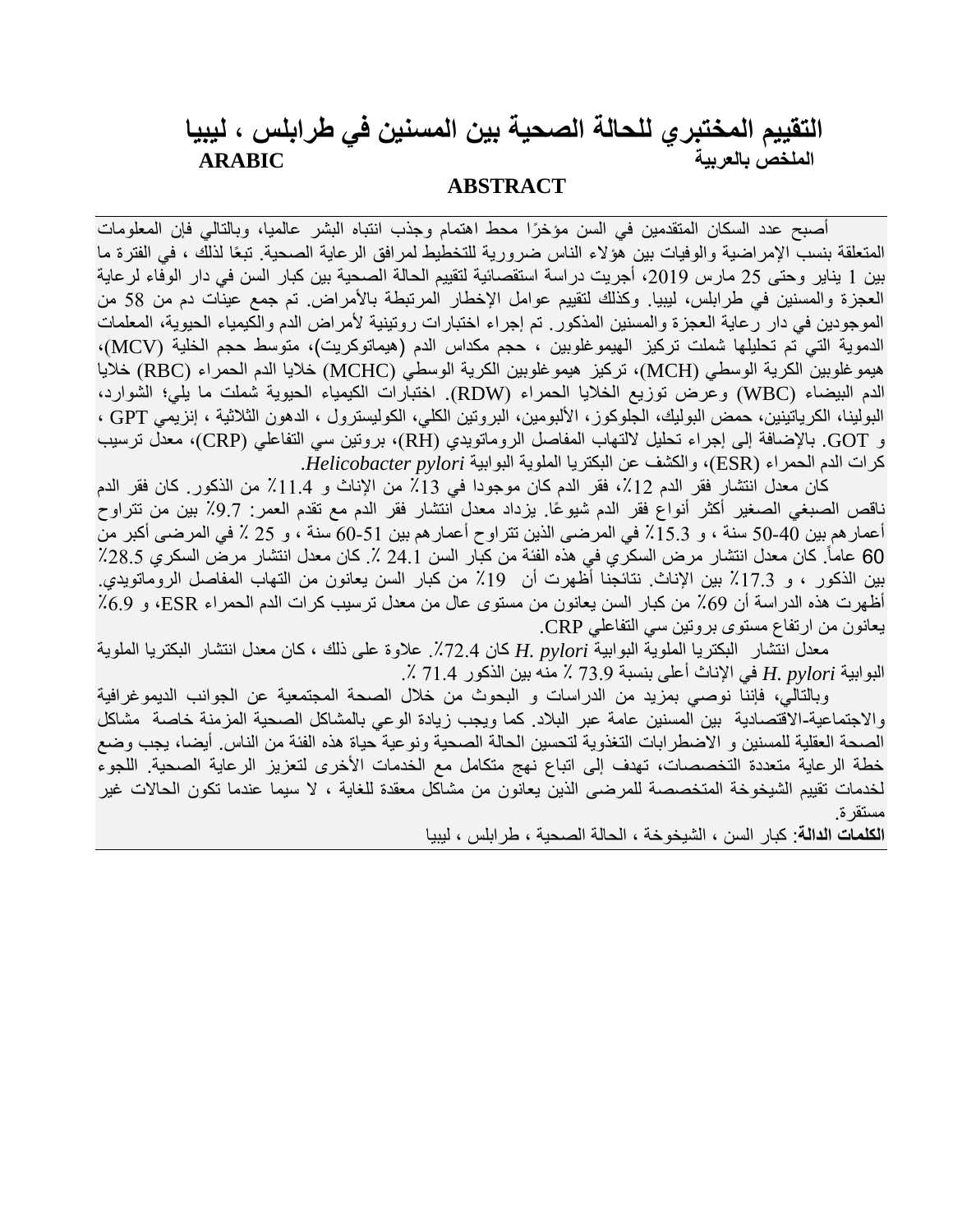## **LIST OF CONTENTS**

| <b>Subject</b><br>Page                                                  |
|-------------------------------------------------------------------------|
|                                                                         |
|                                                                         |
|                                                                         |
|                                                                         |
|                                                                         |
|                                                                         |
|                                                                         |
|                                                                         |
|                                                                         |
|                                                                         |
|                                                                         |
|                                                                         |
|                                                                         |
|                                                                         |
|                                                                         |
|                                                                         |
|                                                                         |
|                                                                         |
| 2.3 Age-related physiological changes and their clinical significance 4 |
|                                                                         |
|                                                                         |
|                                                                         |
|                                                                         |
|                                                                         |
|                                                                         |
|                                                                         |
|                                                                         |
|                                                                         |
|                                                                         |
|                                                                         |
|                                                                         |
|                                                                         |
|                                                                         |
|                                                                         |
|                                                                         |
|                                                                         |
|                                                                         |
|                                                                         |
|                                                                         |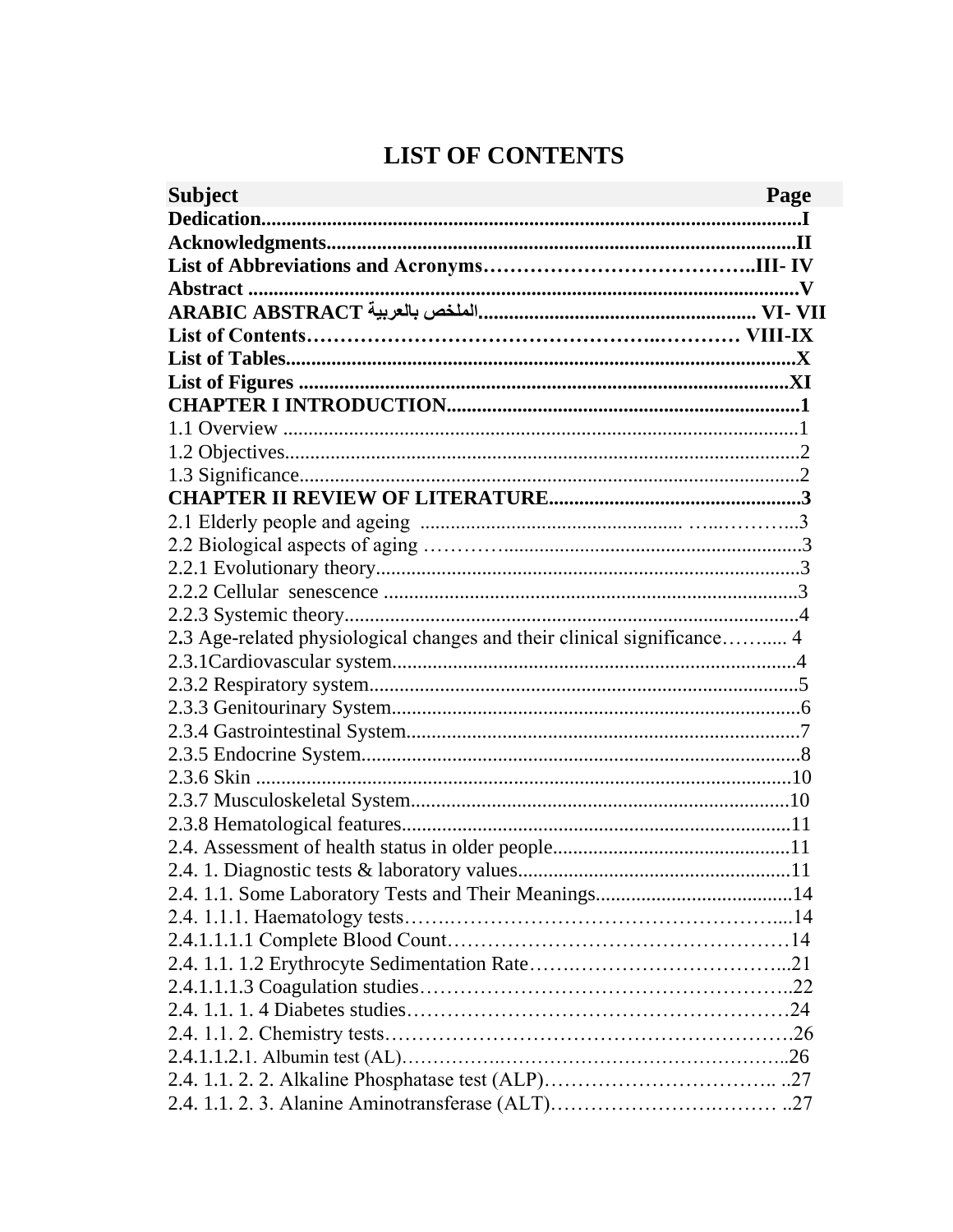| 2.4. 1.1. 2. 7 Gamma-Glutamyl Transferase test (GGT)32 |  |
|--------------------------------------------------------|--|
|                                                        |  |
|                                                        |  |
|                                                        |  |
|                                                        |  |
|                                                        |  |
|                                                        |  |
|                                                        |  |
|                                                        |  |
|                                                        |  |
|                                                        |  |
|                                                        |  |
|                                                        |  |
|                                                        |  |
|                                                        |  |
|                                                        |  |
|                                                        |  |
|                                                        |  |
|                                                        |  |
|                                                        |  |
|                                                        |  |
|                                                        |  |
|                                                        |  |
|                                                        |  |
|                                                        |  |
|                                                        |  |
|                                                        |  |
|                                                        |  |
|                                                        |  |
|                                                        |  |
|                                                        |  |
| <b>CHAPTER V DISSCUSION</b>                            |  |
| <b>CHAPTER VI CONCLUSIONS AND RECOMMENDATIONS  67</b>  |  |
|                                                        |  |
|                                                        |  |
|                                                        |  |
|                                                        |  |
|                                                        |  |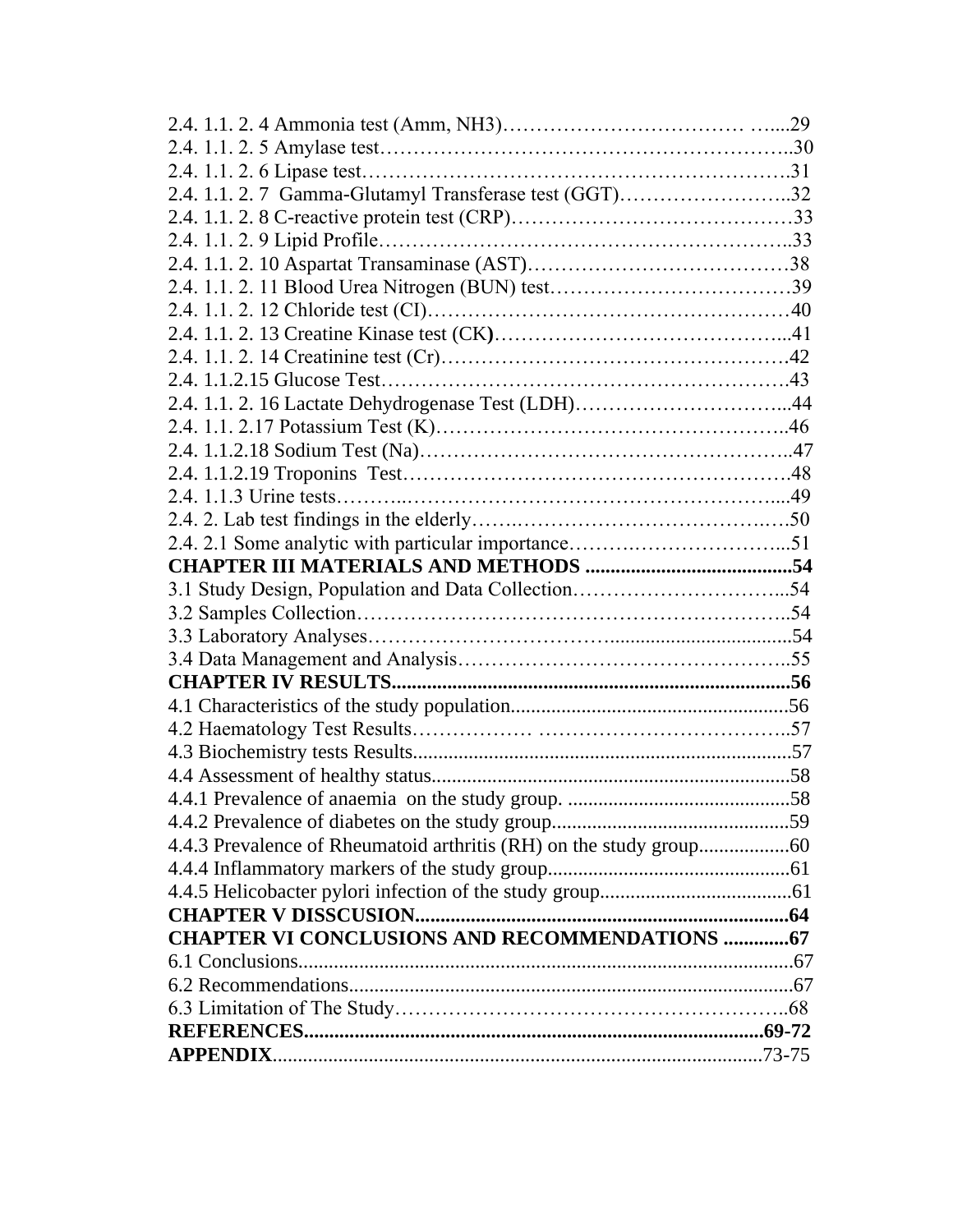## **LIST OF TABLES**

| <b>Table</b><br>No.     | <b>Title</b>                                                       | Page<br>No. |
|-------------------------|--------------------------------------------------------------------|-------------|
| $\mathbf{1}$            | <b>Describe the common Laboratory Tests</b>                        | 14          |
| $\overline{2}$          | <b>Complete Blood Count (CBC) and differential</b>                 | 15          |
| 3                       | Tests are used to diagnose bleeding and clotting disorders         | 22          |
| $\overline{\mathbf{4}}$ | Explains lab tests are used to diagnose diabetes mellitus          | 24          |
| 5                       | <b>Explains Albumin test</b>                                       | 26          |
| 6                       | <b>Explains Ammonia test (Amm, NH3)</b>                            | 29          |
| 7                       | <b>Explains Amylase test</b>                                       | 30          |
| 8                       | <b>Explains Aspartat Transaminase test</b>                         | 38          |
| 9                       | <b>Explains Blood Urea Nitrogen (BUN) test</b>                     | 39          |
| 10                      | <b>Explains Chloride test (CI)</b>                                 | 40          |
| 11                      | <b>Explains Creatine Kinase test (CK)</b>                          | 41          |
| 12                      | <b>Explains Creatinine test (Cr)</b>                               | 42          |
| 13                      | <b>Explains Glucose test (GLU)</b>                                 | 43          |
| 14                      | <b>Explains Lactate Dehydrogenase test (LDH).</b>                  | 44          |
| 15                      | Explains Potassium test $(K)$                                      | 46          |
| 16                      | <b>Explains Sodium test (Na)</b>                                   | 47          |
| 17                      | <b>Explains Troponins test</b>                                     | 48          |
| 18                      | Explains urinalysis, culture and sensitivity                       | 49          |
| 19                      | Factors having an effect on the result of lab tests in the elderly | 51          |
| 20                      | Some analytes with altered results in the elderly                  | 51          |
| 21                      | Reference intervals and number of results above and below it       | 58          |